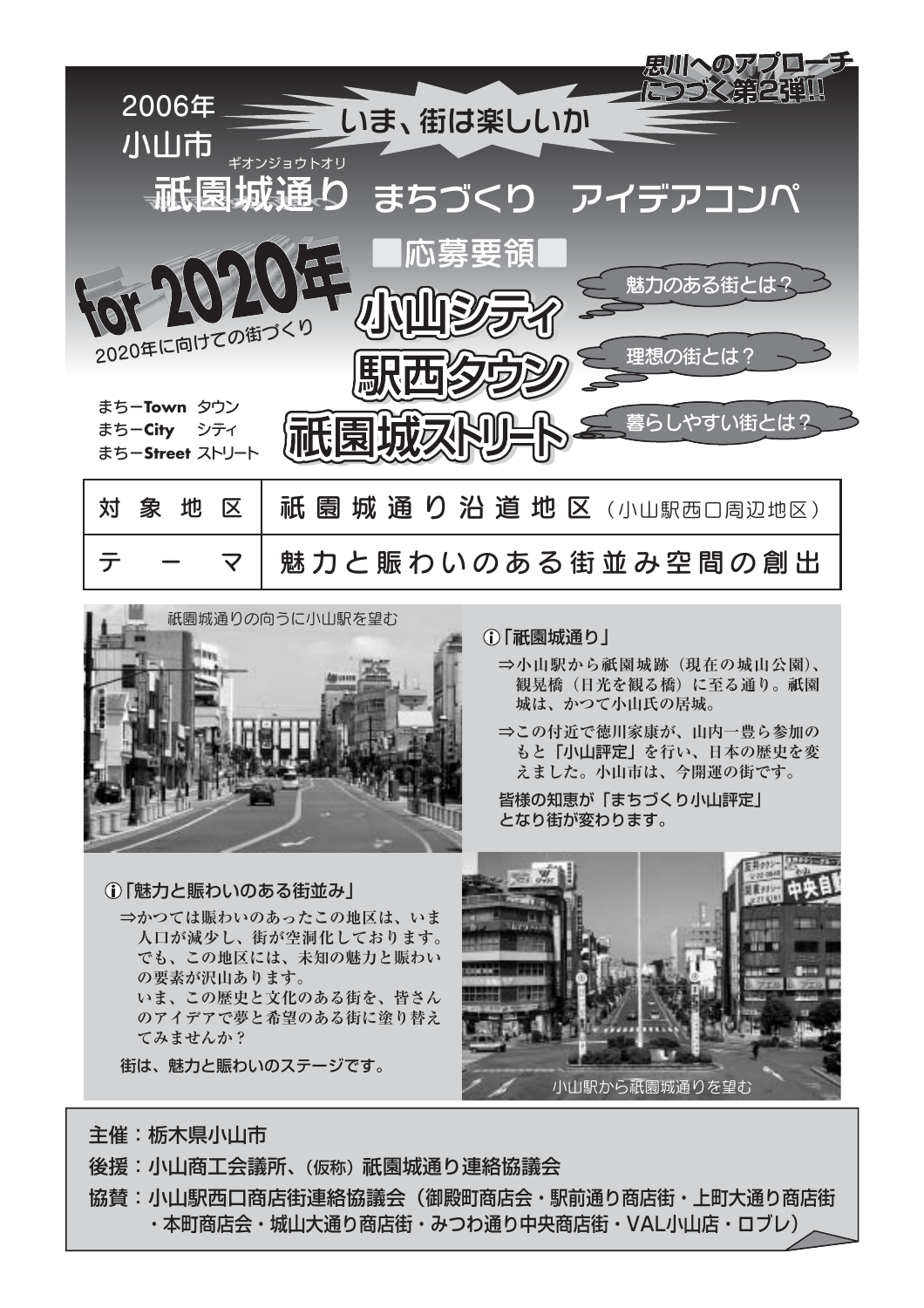## 1. 趣旨

2004年実施の「思川へのアプローチ」デ ザインアイデアコンペは、全国からたくさんの 応募を頂き、多くの人の支持で夢が今実現化に 向って、構想が進んでいる。

2006年は、「祇園城通りまちづくり」アイ デアコンペを実施する。

かつて、徳川家康は、この地で「小山評定」 を行ない、日本の歴史を変えた。

そして、いま、「街づくり小山評定」を起こ して、街を変えようではないか!

慕集内容は、街並みデザイン部門・街づくり 提案部門・街の活性化部門などを用意し、小山 駅西口の街の活性化を、まちの顔の部分である 小山駅から思川までの「祇園城通り」に着目 し、小学生からお年寄りまで、小山市民だけで なく、全国から広くユニークかつ力強い魅力的 な提案(アイデア)を募集しようとするものです。

また、この企画は、現在、進められておりま す「街なか居住推進」の後押しとなるものと期 待されており、地元商店街や自治会では、すで に大歓迎されております。

いま、小山駅西口の将来が、数多くの人々の 知恵によって、変えることが可能なのです。

さあ、歴史と文化のあるこの小山の街を、皆 様のアイデアで夢と希望のある街に塗り替えて みませんか。

#### 地区の現状  $\mathbf{2}$ .

| (1) 人口 (昭和45年~平成17年の35年間)                                 |  |
|-----------------------------------------------------------|--|
| 小山市全体約1.5倍 (約16万人)                                        |  |
| 駅西地区 1/2以下 (▼5,076人)                                      |  |
| $(9,277 \,\mathrm{\AA} \rightarrow 4,201 \,\mathrm{\AA})$ |  |
| (2) 商業 (平成9年~平成14年の5年間)                                   |  |
| 商店数 12%▼ (383⇒339店舗)                                      |  |
| 一店舗あたりの商品販売額20%▼                                          |  |
| $(13.124\Rightarrow 10.549\text{/F})$                     |  |
| (3) 高齢化 全国19%、小山市全体16%                                    |  |
| 駅西地区27% (13年で8%増)                                         |  |
| (4) 祇園城通りの歩行者通行量                                          |  |
| 平日S49 2,913人⇒H17 919人 (▼69%                               |  |
| 休日S49 2.563人⇒H17 598人 (▼77%                               |  |
| (5) 小山市における自動車保有台数                                        |  |
| S51 22,747台⇒H16 84,114台 (3.7倍)                            |  |
|                                                           |  |

## 3. 位置づけ

成熟社会におけるこれからのまちづくりは、 中心市街地の活性化とともに、潤いと安らぎの ある魅力的なまちづくりが求められています。

「小山市都市計画マスタープラン」において 小山駅周辺は、小山市の中心としてふさわしい 賑わいと魅力ある都市生活環境づくりなどが、 都市づくりの基本目標として掲げられていま す。

また小山市は、「小山市都市景観条例」と 「小山市都市景観形成基本計画」にもとづき、 小山らしい都市景観の形成を進めてきました。 対象地区は、「軸となる通り景観の形成を図る| ことを基本方針としています。

#### テーマー

魅力と賑わいのある街並み空間の創出

## 4. 主催、後援、事務局

- (1) 主催 栃木県小山市
- (2) 後援

小山商工会議所 (仮称) 祇園城通り連絡協議会

#### (3) 協賛

小山駅西口商店街連絡協議会(御殿町商店 会・駅前通り商店街・上町大通り商店街・本 町商店会・城山大通り商店街・みつわ通り中 央商店街·VAL小山店·ロブレ)

(4) 事務局

栃木県小山市役所都市計画課 「まちづくりアイデアコンペ事務局」 担当: 佐久間 · 金沢 〒323-8686 栃木県小山市中央町1-1-1 TEL:  $0285$  (22)  $9375 \cdot 9209$  $FAX : 0285 (22) 9270$ E-mail: tokei10@city.oyama.tochigi.jp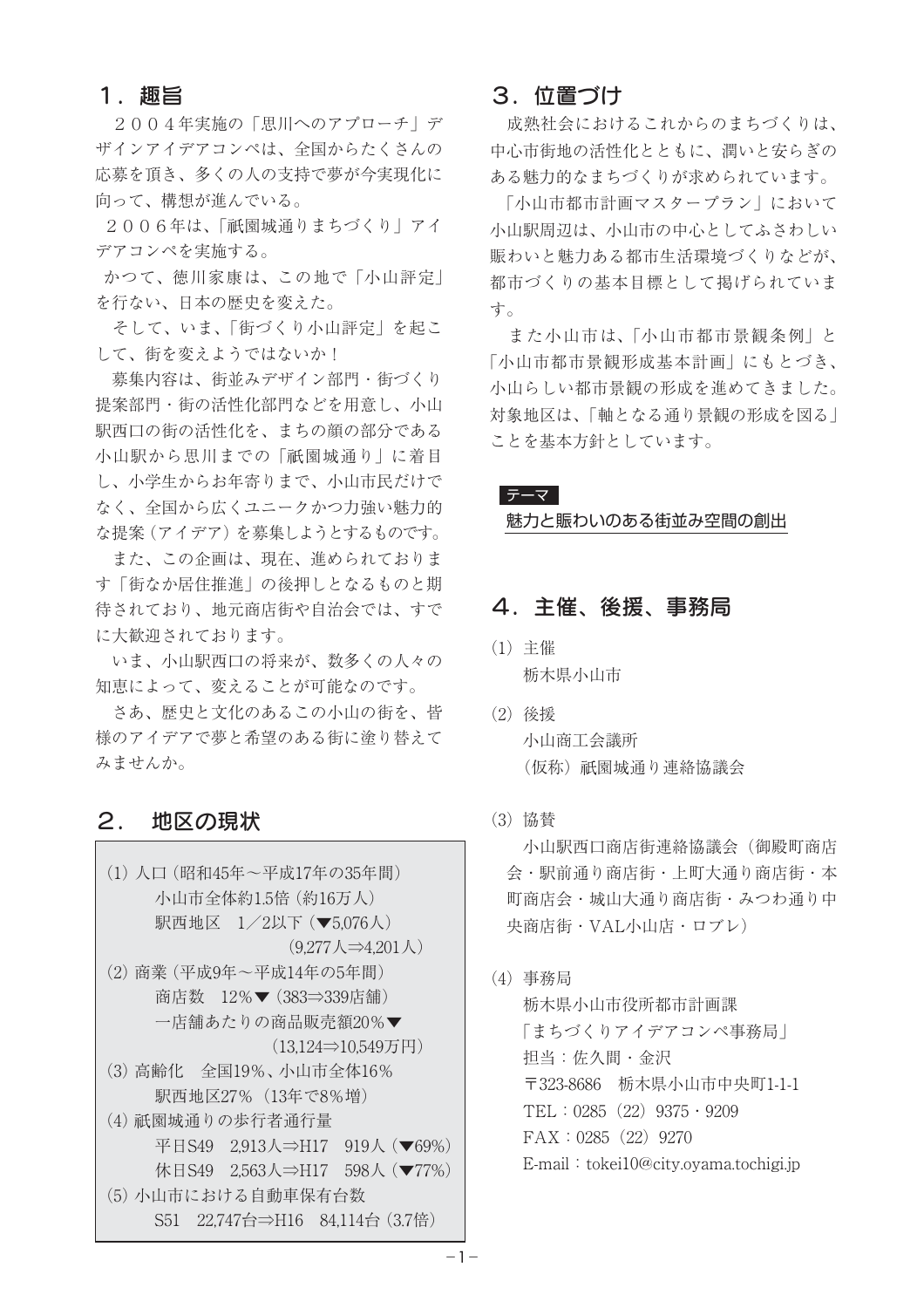## 5. 対象地区

対象地区は、「デザインの部」「論文 (作文) の部」ともに、栃木県小山市内の祇園城通り (シンボルロード) 及び通りと一体となった周 辺の空間とします。(参考:図1、図2、図3)



#### 祇園城通り(シンボルロード整備事業)整備概要

事業年度 (平成元年~12年)

事業主体 栃木県

道路幅員 25.0m (車道6.5~5.5m.歩道7.5~6.5m)

- 道路延長 654m
- 整備方針 小山市のシンボルロードに相応し く、硬質な道路空間を確保するた め、デザインされた美しい素材を用 いた歩行者空間を創出し、歩行者が ゆったりと安心して歩けるよう、 アーケードの撤去や電線地中化等に より、明るく美しい街並みの形成を 図っている。
- 通りの愛称 「祇園城通り | の愛称は、平成14年度 に実施した親しむ通りの愛称募集に より、決定されたもの

## 6. 募集内容

#### (1) 対象地区の現況と課題

小山市は、栃木県の南の玄関口、東京圏から わずか60kmに位置しています。国道4号、新4 号、50号線の幹線道路とIR東北本線、東北新 幹線、両毛線、水戸線が交差する交通の要衝と しての地の利を生かして、工業、商業また農業 が盛んな人口約16万人の都市です。農工商が盛 んなのは豊かな水のおかげであり、その豊かさ を与えてくれているのが、市の中央を流れ、鮎 の釣れる清流である思川です。

小山市の玄関口であり、顔である小山駅西口 周辺地区は、かつて商業業務など様々な機能が 集まり、人々の生活や娯楽・交流の場所であ り、賑わいをみせていました。しかし現在は、 市全体の人口が増加しているにもかかわらず、 地域人口の減少が著しく、また空き店舗の増加 など商店街としても活気を失いつつあります。

小山駅西口周辺地区に位置する対象地区は、 2002年に市民公募により「祇園城通り」と愛称 がつけられた通りの沿道地区です。小山駅から 観晃橋までの区間で、多くの商業・業務施設が 建ち並び、また市役所、城山公園、小山御殿広 場等の市を代表する自然・歴史資源を結ぶ重要 な役割を果たしている地区(通り)です。

#### (2) 対象地区の提案募集内容

対象地区では現在、定住人口の増加を目指す とともに、商業や福祉・医療・子育てなどの幅 広い用途が共存し、生活するうえで便利で快適 な地区を目指して、「街なか居住」を推進して います。

そこで生活する全ての人々が、歩いて暮らせ るゆとりある生活と地域コミュニティ豊かな街 を目指し、駐車場や建物の計画、街並みの誘導 などにおいても質の高いまちづくりを推進して いくものです。

このような本地区(通り)の特性を活かしな がら、"魅力"と"賑わい"のある沿道空間を 創出していくことが求められています。これ は、本地区の「街なか居住」を推進するととも に、本市の顔である中心市街地の活性化にもつ ながるものです。

この「街並みデザインアイデアコンペ」にお いては、対象地区における都市活動の全体イ メージ、街並み整備のイメージ、ならびに、こ れらを実現する方策などについて、アイデアと デザインを募るものです。